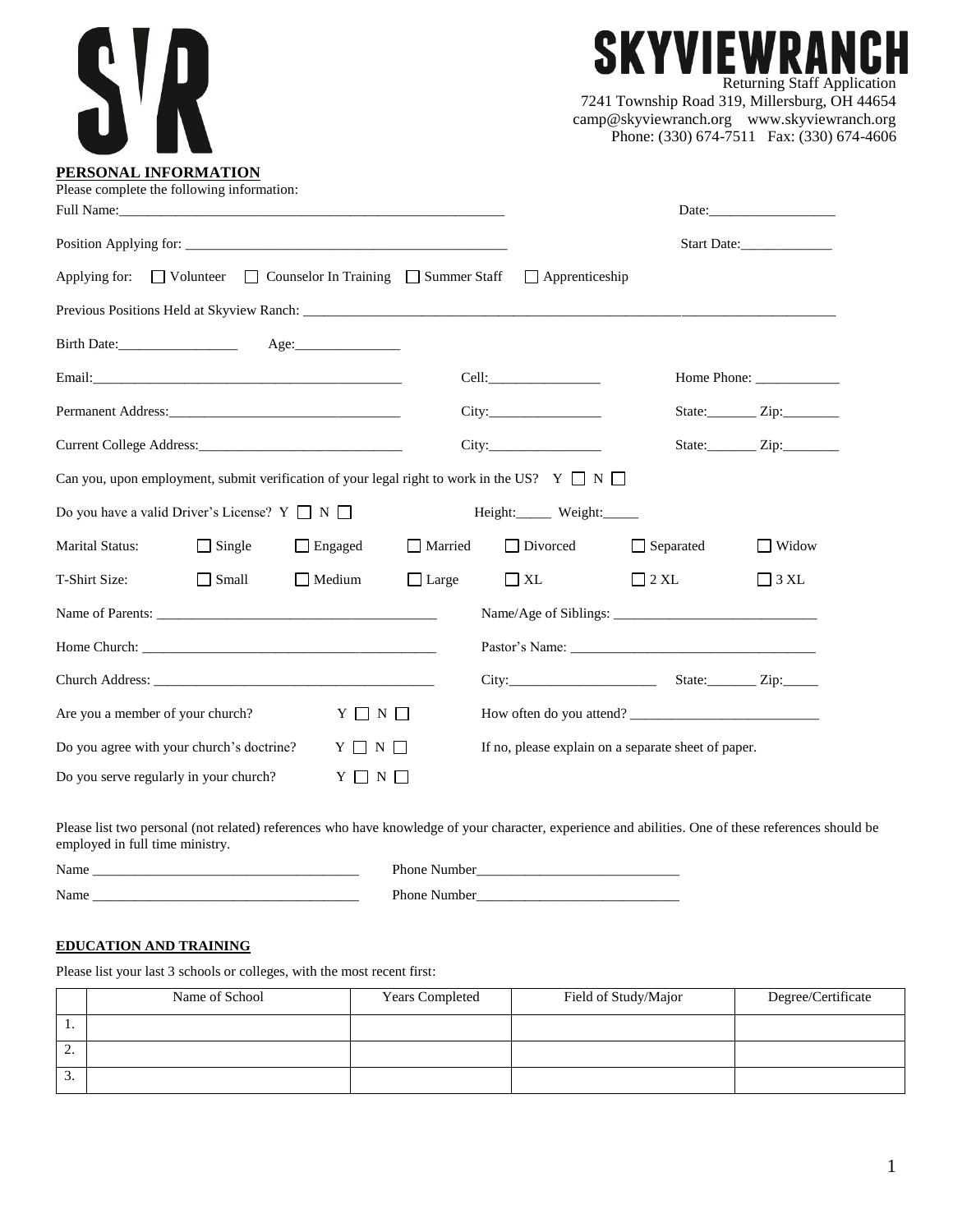# **OTHER INFORMATION**

|                                                         | 1. Do you have any previous or existing medical or psychological conditions? $Y \Box N \Box$                              |                  |                                                                                                                                                |
|---------------------------------------------------------|---------------------------------------------------------------------------------------------------------------------------|------------------|------------------------------------------------------------------------------------------------------------------------------------------------|
|                                                         |                                                                                                                           |                  |                                                                                                                                                |
|                                                         |                                                                                                                           |                  |                                                                                                                                                |
| $Y \square N \square$                                   |                                                                                                                           |                  | 2. Have you ever used any other name(s) which is (are) necessary for us to know to enable us to verify your employment and educational record? |
|                                                         |                                                                                                                           |                  |                                                                                                                                                |
|                                                         | 3. Do you feel there are any hindrances that keep you from meeting the expectations of the position you are applying for? |                  |                                                                                                                                                |
| $Y \square N \square$                                   |                                                                                                                           |                  |                                                                                                                                                |
|                                                         |                                                                                                                           |                  |                                                                                                                                                |
|                                                         | 4. Please indicate any special training or certifications you hold:                                                       |                  |                                                                                                                                                |
| $\Box$ Water Safety                                     | $\Box$ Rifles                                                                                                             | $\Box$ Computers | High Ropes/ Adventure Program                                                                                                                  |
| $\Box$ First Aid                                        | $\Box$ Horsemanship                                                                                                       | □ Lifeguard      | $\Box$ Archery                                                                                                                                 |
| $\Box$ CPR                                              | Maintenance                                                                                                               |                  |                                                                                                                                                |
| 6. Have you ever been convicted of a crime?             | $Y \Box N \Box$                                                                                                           |                  | and the control of the control of the control of the control of the control of the control of the control of the                               |
| 7. Please briefly describe your testimony of salvation. |                                                                                                                           |                  |                                                                                                                                                |
|                                                         |                                                                                                                           |                  |                                                                                                                                                |
|                                                         |                                                                                                                           |                  |                                                                                                                                                |
|                                                         | 8. How did God work in your life during your time at Skyview and why are you interested in returning?                     |                  |                                                                                                                                                |
|                                                         |                                                                                                                           |                  |                                                                                                                                                |
|                                                         |                                                                                                                           |                  |                                                                                                                                                |
|                                                         | 9. How are you currently growing in your relationship with God?                                                           |                  |                                                                                                                                                |
|                                                         |                                                                                                                           |                  |                                                                                                                                                |